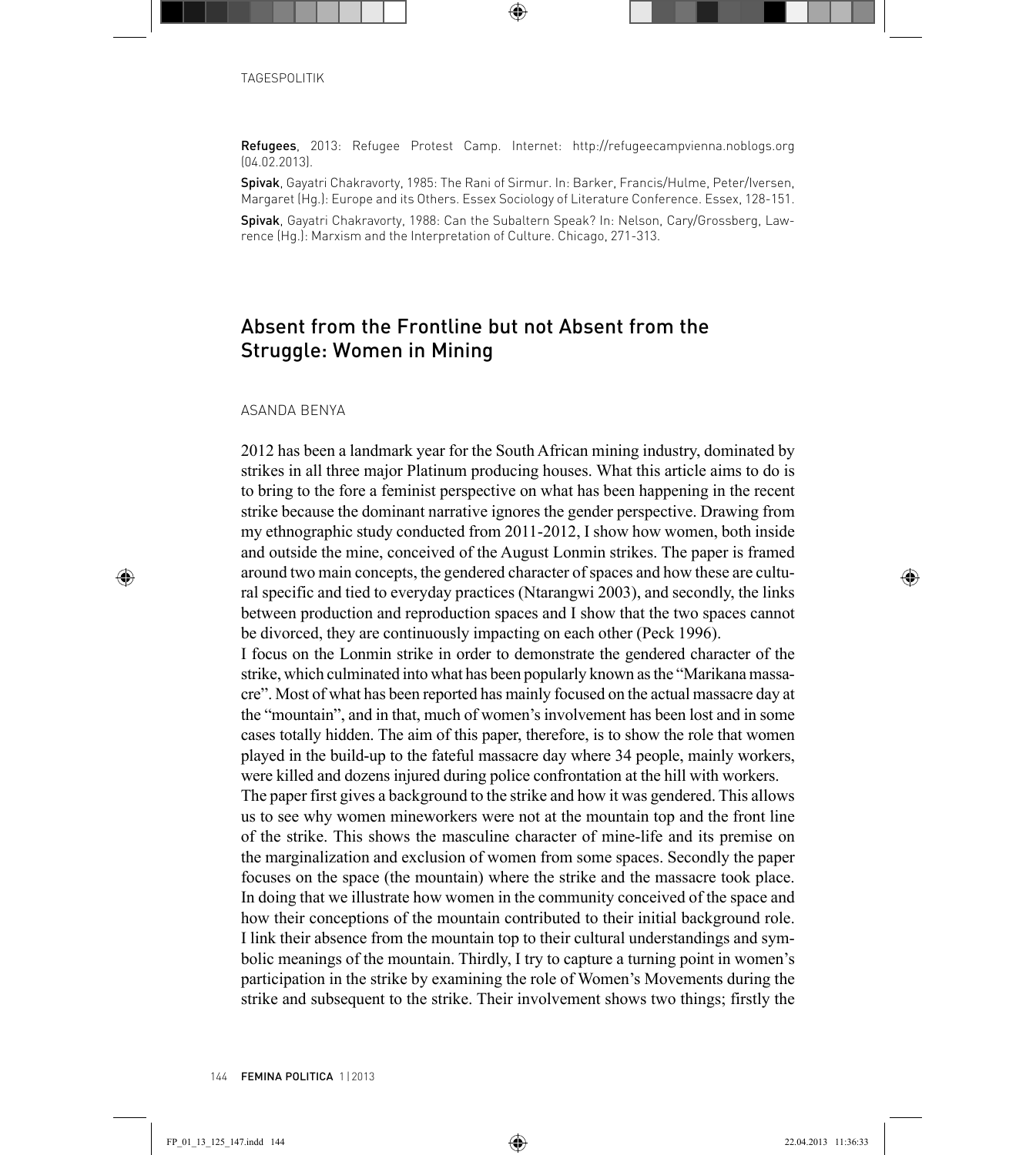links between the spaces of production and reproduction and secondly, the shift by women from passive participants to robust active participant. Throughout we shall see the centrality of gender in organising mine life and the dominant position occupied by men and masculinity.

### Women Mine Workers

Due to legislative restrictions, underground women mineworkers are a recent phenomenon in South Africa, with the first group of underground women employed only in 2004 (Benya 2009). The numbers have risen from zero in 2003 to over 43.000 (12.8%) in 2012 (Statistics South Africa 2012). While the numbers have increased due to the adoption of policies<sup>1</sup>, some occupations remain clutched by men. This is the case with Rock Drill Operators (RDO). At one of the mines where we were conducting our research, the labour complement is over 28.000 and 5.351 are RDOs in different capacities. A huge number of these are stope RDOs at 4.246, followed by 1.060 development RDOs, 23 shaft RDOs and 22 learner RDOs and all of them are men. Mining houses in the region have similar trends.

This gendered allocation of work is crucial in understanding the absence of women from the frontlines in the Marikana strikes because the initial framing of the strike was targeting only RDOs and by extension men. Women were therefore excluded since they mainly work as winch operators and equipment helpers. The masculine framing of the strike, as a strike for RDOs and the exclusion of women from the RDO occupational category were the reasons women mine workers were not at the forefront of the strike but in the sideline.

### Miner's Wives

Unlike other strikes that take place inside the employer's premises, the Marikana strike took place on the mountain top, around the community. Consequently, the community was involved and women initially played a traditional supportive role; cooking for those at the mountain top and holding vigils, offering emotional and spiritual support to families but not part of the mountain top delegation.

Against the background of the "mountain" as the central place, it is important we contextualize the cultural and gendered symbolism of this space for women. The significance of the mountain, however, can only make sense when one goes back to where the Marikina women originate from, the Eastern Cape province of South Africa.

For these women, the mountain had the same resemblance as a *kraal* and *iboma.* A *kraal* is an animal enclosure where family and communal affairs are discussed and women are prohibited to participate in discussions or matters raised in the kraal.

Others saw the mountain as an *iboma*, a sensitive secluded space usually on the mountains for boys undergoing circumcision. Women are not allowed in an iboma because of superstitions about the "dangers" they pose to young initiates. The use of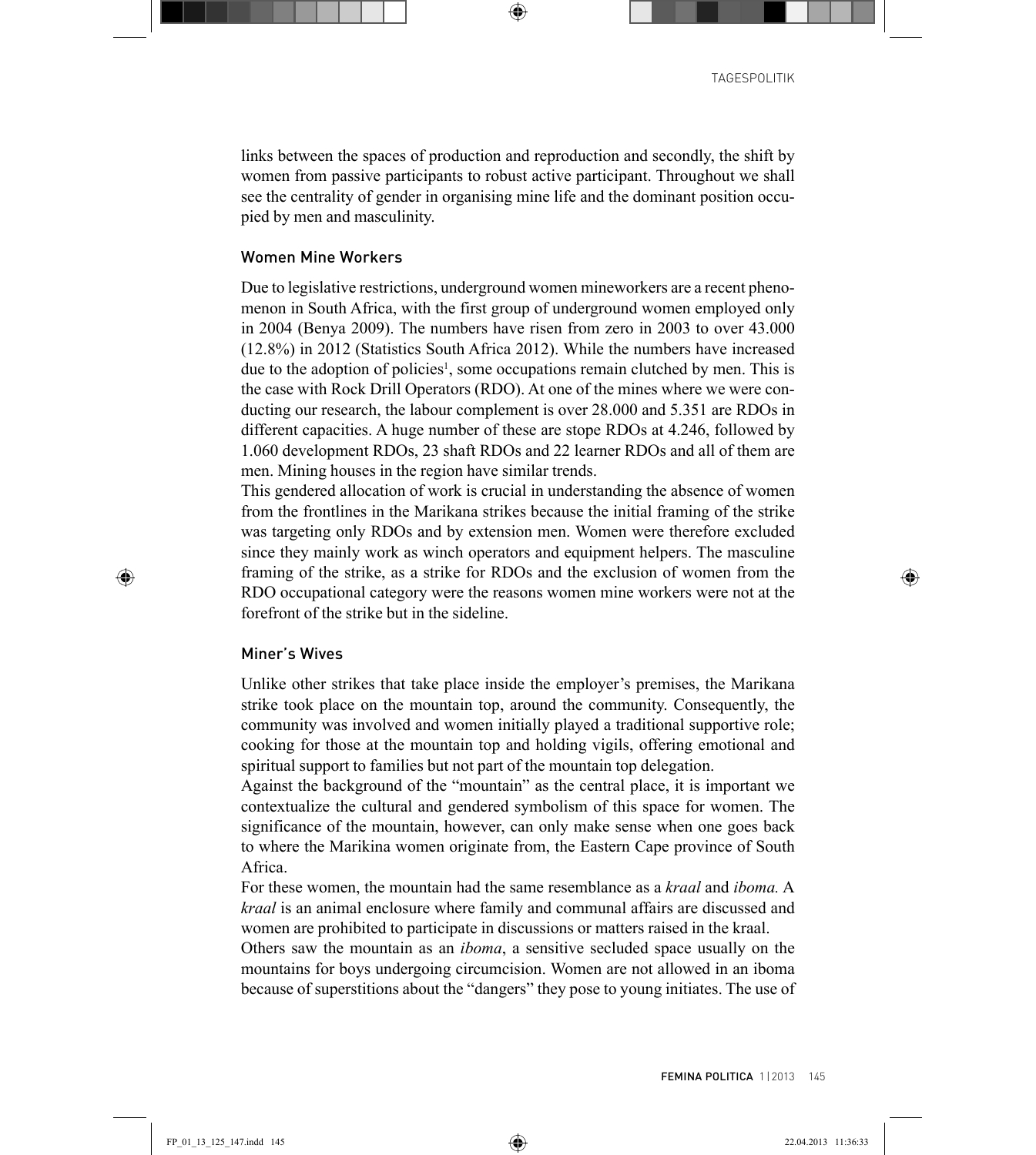the mountain as the battle ground was an exclusionary factor for women, therefore, because they had these symbolic meanings attached to it.

# A Watershed Moment for Women

Prior to the massacre there was compliance with cultural norms on what is deemed appropriate women's roles and there was also respect for the symbolic gendered character of the mountain space. However, after the massacre there was a shift in women's role in the strike. This shift seems to be closely linked to the shift in the "consciousness of women in relation to the work experiences of their husbands" (Porter 2011, 263). As a result, after the massacre, it was women who were outside the court supporting, protesting and demanding the release of those arrested.

Their involvement confirms Peck's (1996) assertion that what happens at work affects what happens in the household and vice-versa and that these two spaces cannot be viewed as separate. Their separation is artificial and porous and is as far as "they have their own structures of dominance along with their own distinctive rhythms and tendencies, but they are also related in the sense that each conditions and interacts with the other" (Peck 1996, 39).

The indignation to see justice done led to the formation of *Sikhala Sonke* (we cry together) Women's Association. When the police were clamping down on gatherings, throwing tear-gas canisters on women and children, knocking down doors of homes of striking miners every night and shooting with rubber bullets people standing in groups of more than five, Sikhala Sonke Women's Association, organised to protest this.

This faced resistance from public safety officials, police officials, the Madibeng and Rustenburg municipality officials. The women were illegally and unconstitutionally banned from protesting by government officials. In order to march, the women had to contest municipal's decision and the banning of their march all the way to the provincial High Court where they won.

Prior to the march the women of Marikana received solidarity messages, legal and financial support from other women and human rights groups from other provinces. This support was further cemented by a huge attendance of the march by women from other provinces. These actions by women had their own casualties; at least four women who were mingling in the streets awaiting a meeting, two weeks prior to the march, were shot at by police using rubber bullets, and one of them died a few days later in hospital.

## Conclusion

The women of Marikana moved from being passive cultural norm carriers, to being proactive and militant participants in the fight against injustices in their community and workplace. They actively challenged their status as peripheral bystanders to engage in the struggle for better wages and broader social justice. They defied their